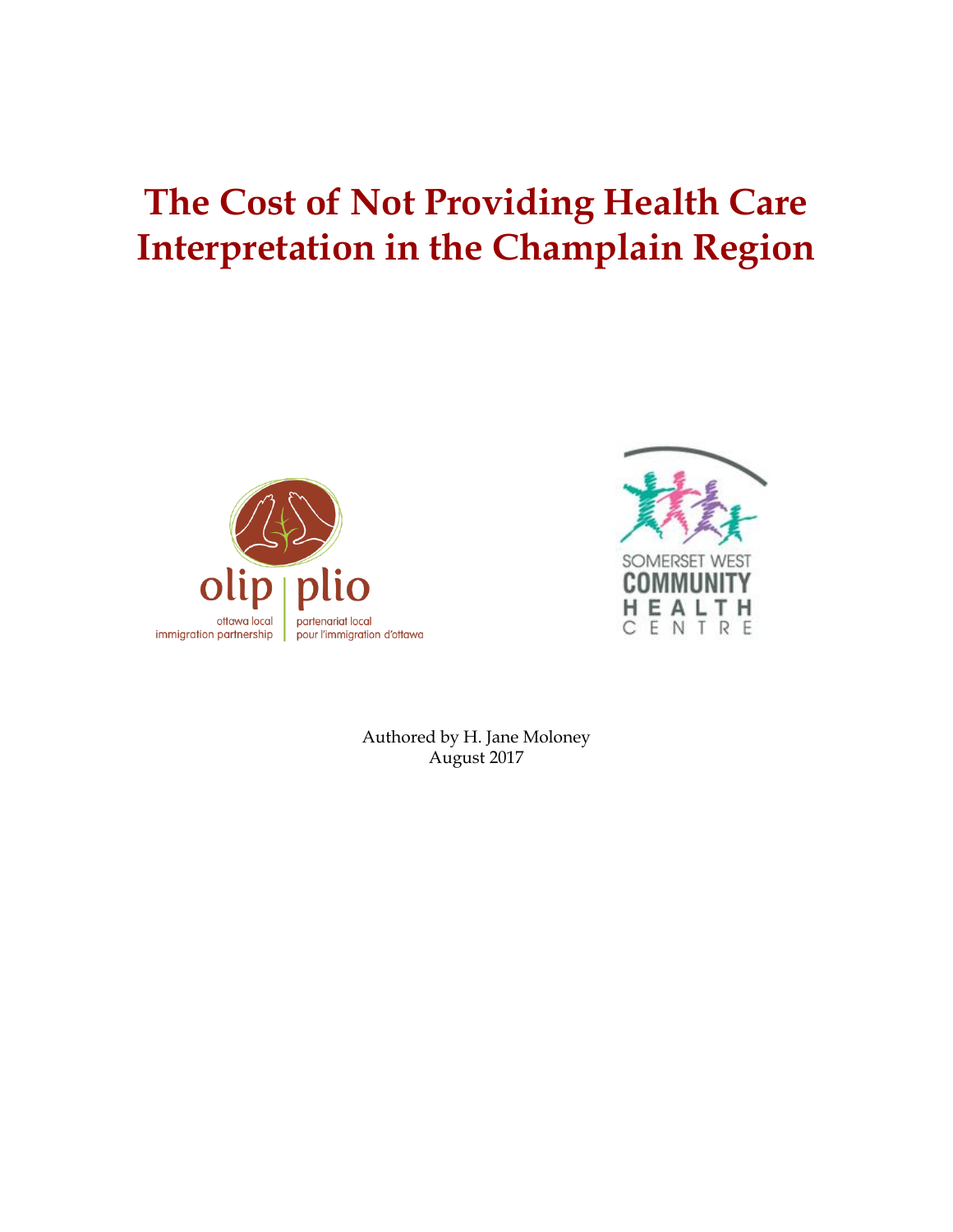# <span id="page-1-0"></span>Acknowledgements

The research, engagement, and writing for this study were carried out by H. Jane Moloney, Health Services & Policy Research Consultant.

Funding for this study was provided by the Somerset West Community Health Centre.

The Ottawa Local Immigration Partnership (OLIP) is funded by Immigration, Refugees and Citizenship Canada (IRCC).

Views and opinions expressed in this document are those of the author and study participants, and do not necessarily reflect those of OLIP.

**Please address enquiries to:**  Ottawa Local Immigration Partnership 219 Argyle Avenue, 1st Floor Ottawa, Ontario K2P 2H4 613-232-9634, ext. 385

Hindia Mohamoud, **Director, OLIP,** [hindia@olip-plio.ca](mailto:hindia@olip-plio.ca) Hodan Egale, **Administration Officer, OLIP,** [hodan@olip-plio.ca](mailto:hodan@olip-plio.ca)

This report has been made possible through the willingness of many who generously donated their time, knowledge and insight. OLIP would like to sincerely thank the following organizations that provided valuable input and ideas in this study:

Carlington Community Health Centre Centretown Community Health Centre Pinecrest Queensway Community Health Centre Sandy Hill Community Health Centre South East Ottawa Community Health Centre Somerset West Community Health Centre Immigrant Women Services Organization Ottawa Newcomer Health Centre Bruyère Family Health Team Children's Hospital of Eastern Ontario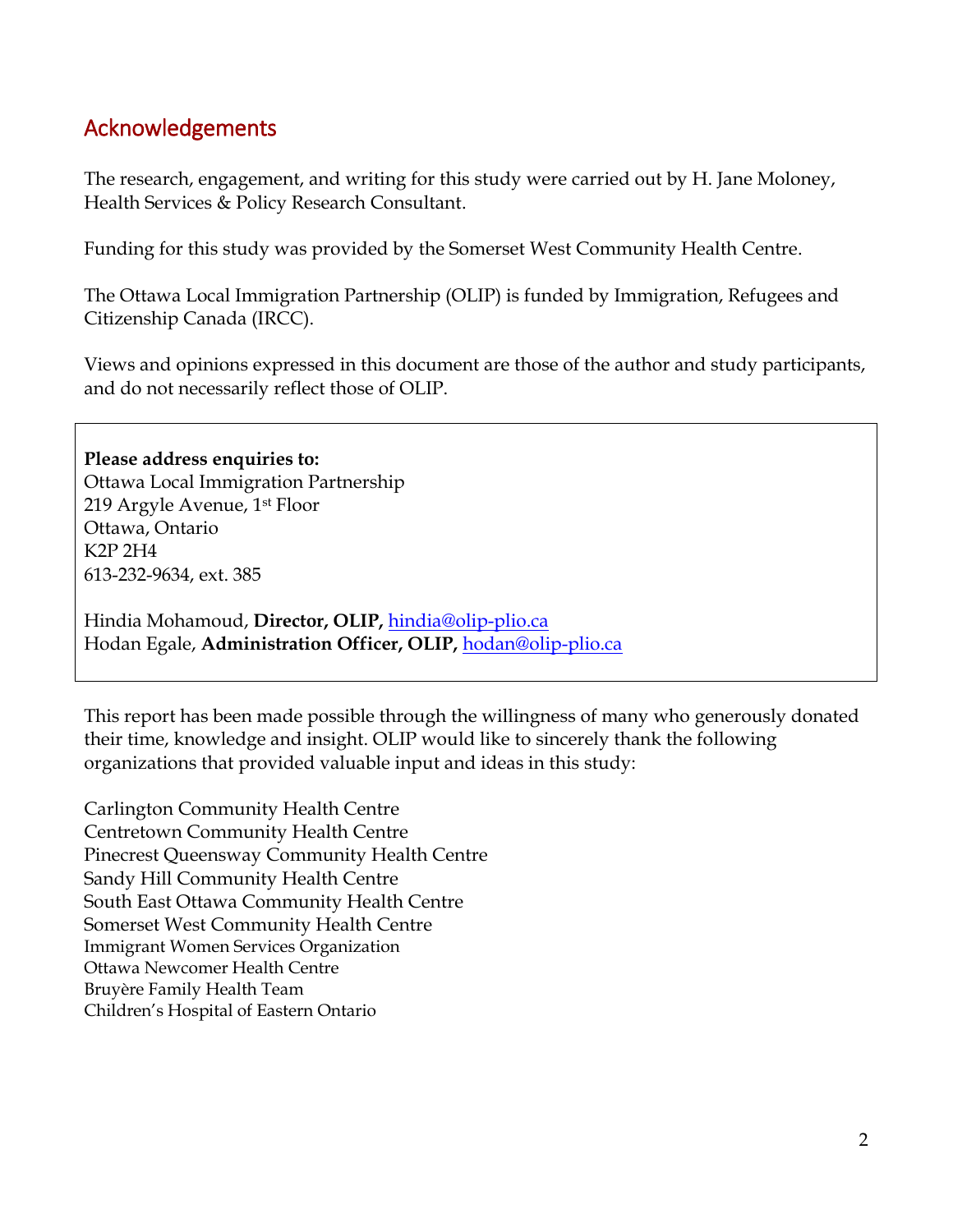# Contents

| 3. Current budget deficits/cost pressures in the six Ottawa CHCs, Bruyère FHT |  |
|-------------------------------------------------------------------------------|--|
|                                                                               |  |
| 3.1. The number of GARS/PSRs, LEFP clients and encounters  8                  |  |
|                                                                               |  |
|                                                                               |  |
|                                                                               |  |
|                                                                               |  |
|                                                                               |  |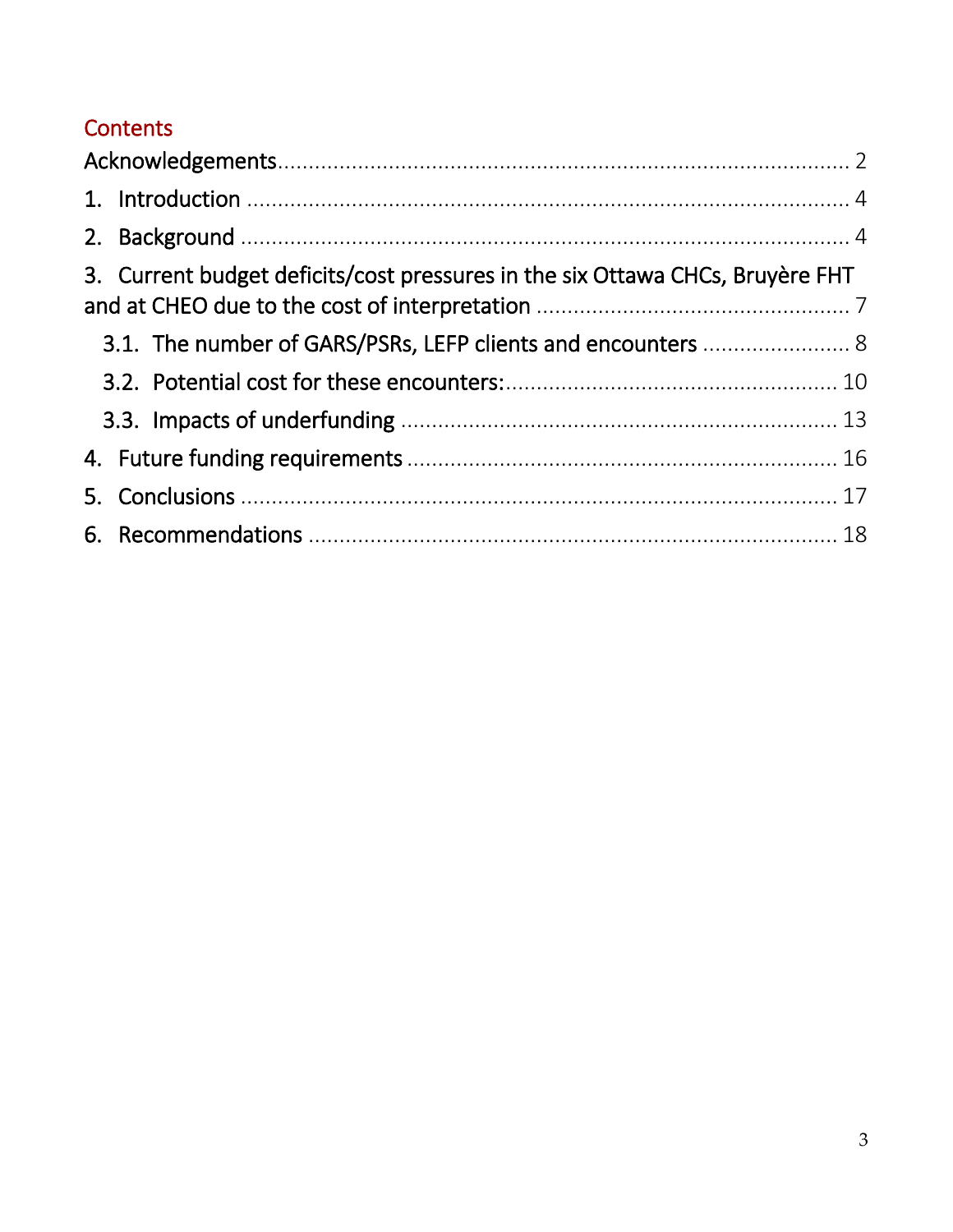## <span id="page-3-0"></span>1. Introduction

This document provides an overview of the negative health and health system impacts of not providing professional language interpretation for clients with limited English or French proficiency (LEFP) when they utilise health services. It focuses on the current deficits or budget pressures in the six Ottawa Community Health Centres (CHCs), Bruyère Family Health Team (FHT) and at the Children's Hospital of Eastern Ontario (CHEO) due to the increased pressure on budgets for health care interpretation both over time and due to the specific impact of the influx of Syrian refugees to the region since October 2015. Examples of how these impacts have lowered standards, safety, efficiency and effectiveness of health care resources and, in some cases, have caused actual harm, demonstrate that this is an issue that goes beyond a lack of equitable access to health care. This document then outlines the resources that would be required to provide adequate interpretation for residents of the Champlain region with limited English or French.

### <span id="page-3-1"></span>2. Background

#### **Costs of Not Providing Interpretation in Health Care**

In a study commissioned By Access Alliance Multicultural Health and Community Services in 20091, a review of literature and other sources produced evidence that, while much emphasis is placed on the cost of providing professional health interpretation, professional interpretation services can cut overall institutional costs in the long run and improve efficiency. The literature review found strong international evidence of the negative impacts of language barriers, not just on clients, but also on providers and health care institutions in terms of health care accessibility, quality, efficiency and cost. The research findings reviewed by the study indicate that lack of professional interpretation services within health care further undermines the accessibility and quality of health care, as well as undercutting efficiency and increasing overall institutional costs.

Furthermore, participants in a conversation circle (an informal, non-hierarchical discussion group) conducted by the London - Middlesex Local Immigration Partnership (2012) described how they opt to go to the hospital for non-urgent problems because interpretation is more likely to be available there than in community clinics.<sup>2</sup>

l 1 "Literature Review: Costs of Not Providing Interpretation in Health Care." Dr. Ilene Hyman, Access Alliance Publication LR004, June 2009.

<sup>2</sup> "Speaking Freely: A Case for Professional Health Interpretation in London, Ontario." On Behalf of the London and Middlesex Local Immigration Partnership Health and Wellbeing Sub-council. Access to Health Interpretation (AHI) Work Group. May 2015, Caitlin Murphy, B.A. (Hons).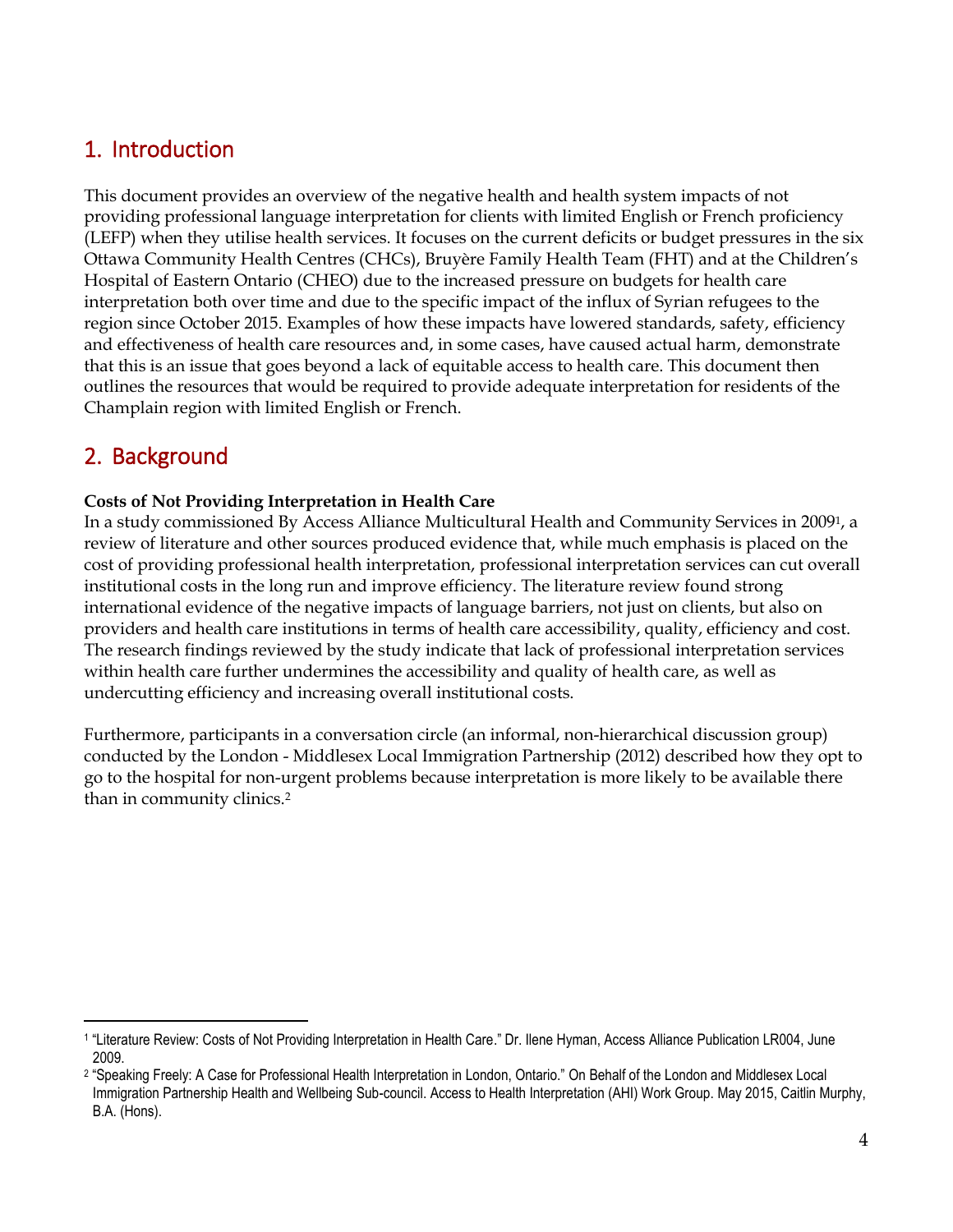The absolute costs of failing to address language barriers are not always well-documented; in fact, absolute cost-benefit analysis is difficult to undertake when many of the socio- economic benefits or costs in terms of quality, equity and well-being are intangible and hard to quantify. Nonetheless, as the report concludes: "findings from existing literature highlight that the numerous benefits that clients, providers and health care institutions receive from professional interpretation services outweigh the costs of implementing such services. More importantly, there was a general consensus in the literature that the provision of language access services within health care should not be viewed as a separate 'add-on' program, but as an essential component of a strategy to meet broader organizational goals including managing risk, improving quality of care, reducing health disparities, and establishing partnerships with marginalized communities."

Access to good quality health care is one of the fundamental principles of our Canadian health care system. Yet, there is a small but growing body of research that highlights that Canadians who are not proficient in Canada's two official languages experience major health inequities as a result of language barriers. Although addressing health inequities must be considered an ethical and legal obligation, the perceived cost of providing interpretation services represents a major health systems-level challenge. As a result, there are serious shortcomings in both the availability and quality of interpretation services within the health care system in Canada. (Hyman, 2009)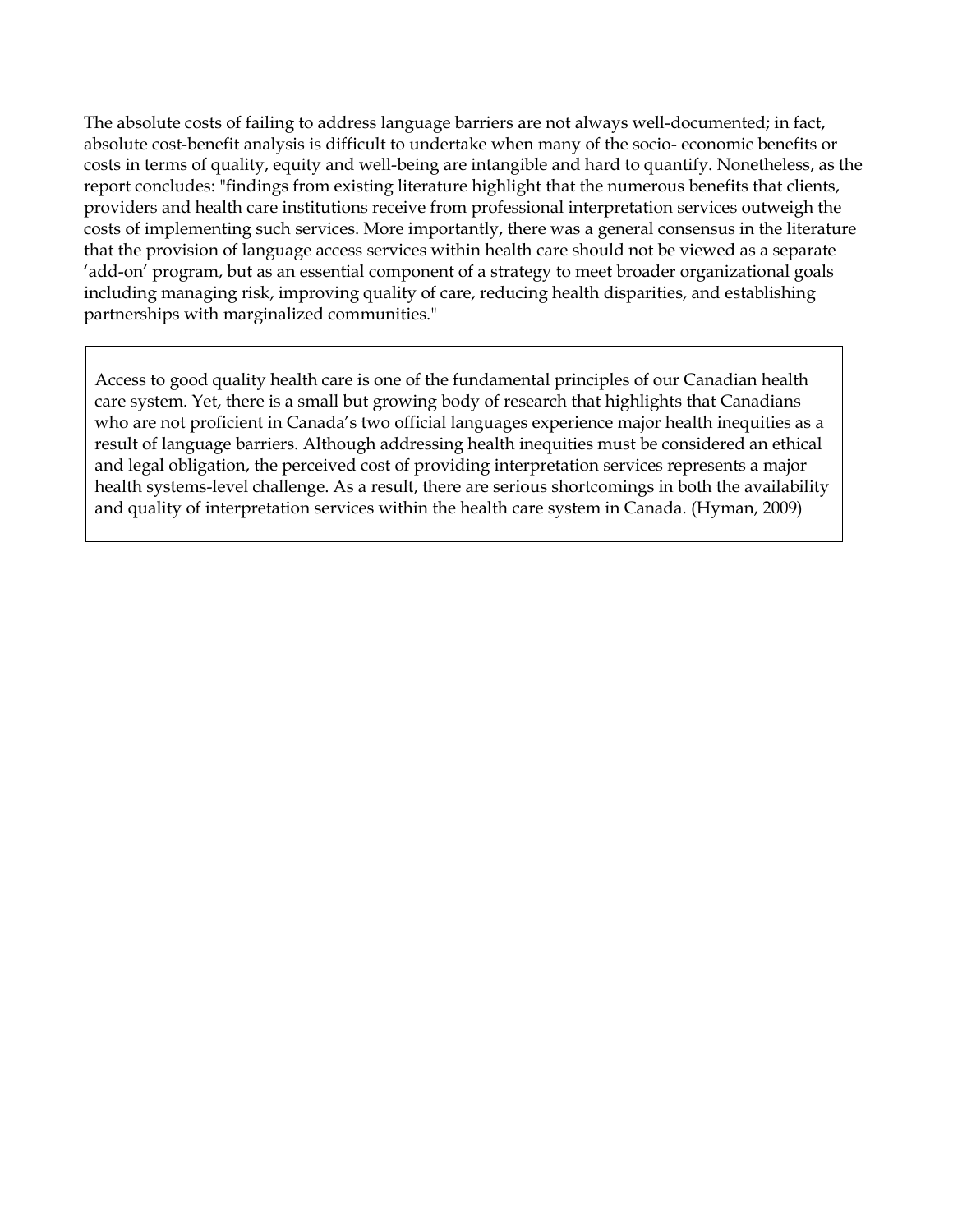In its Phase 2 guide to providing health care the Syrian refugees<sup>3</sup>, the Ontario Ministry of Health and Long-Term Care advises that it is important that interpretation be offered to LEFP clients/patients and that professional health interpreters should be used:

Whenever possible, health system partners should offer interpretation services at point of care. It is extremely important that clear communication is established in the provision of health care for refugees. Accommodation of interpretation needs is imperative to facilitate clear communication and understanding of health care needs by refugees and health care providers.

Options to consider include in-person or over the phone interpretation services, translation of core written messages, and partnerships with local settlement or community organizations. It is important that professional interpretation services are used whenever possible. Professional interpreters understand the nuances of the language and are therefore able to interpret accurately. This is particularly important in health care settings, when it is critical that accurate information is being communicated.

The Ontario Ministry of Health and Long-Term Care expects hospitals and health care organizations with already established interpretation services to offer language assistance for all health care interactions with refugees who have limited English or French abilities. Even minor procedures can cause considerable stress if not properly understood by refugees. Refugees should be asked to arrange for their own interpretation only where established interpretation services are not available.

It is important that providers remember some refugees may have poor literacy skills in their first language and that there are significant differences between written Arabic and spoken dialects. Even when providing translated written information, health care providers should ensure information is also communicated verbally and understood by their patients/clients.

If a provider does not know of local interpretation services or third party providers, the LHIN may be able to assist in identifying translation service options. Some LHINs have arrangements for interpretation services that providers in their region may be able to access.

The Ministry of Health and Long-Term Care's expectation that the provision of interpretation to Syrian refugees (and, it is presumed, to other LEFP clients) is to be resourced from within established interpretation services leaves the burden of cost on local funders or on the health service providers themselves. As is demonstrated below, these costs cannot be met from within existing budgets and, as a result, there is an impending crisis looming for those providing health care services to LEFP clients.

The suggestions by the Ministry of Health and Long-Term Care that if it is not possible for professionally trained health interpreters to provide language interpretation during the visit, that clients be asked to arrange for their own interpretation, is considered by health service providers as

l 3 "Phase 2 Ontario Health System Action Plan: Syrian Refugees: Ongoing Syrian Refugee Health Care Considerations for Health Care Providers." October 18, 2016, Ministry of Health and Long-Term Care (MOHLTC)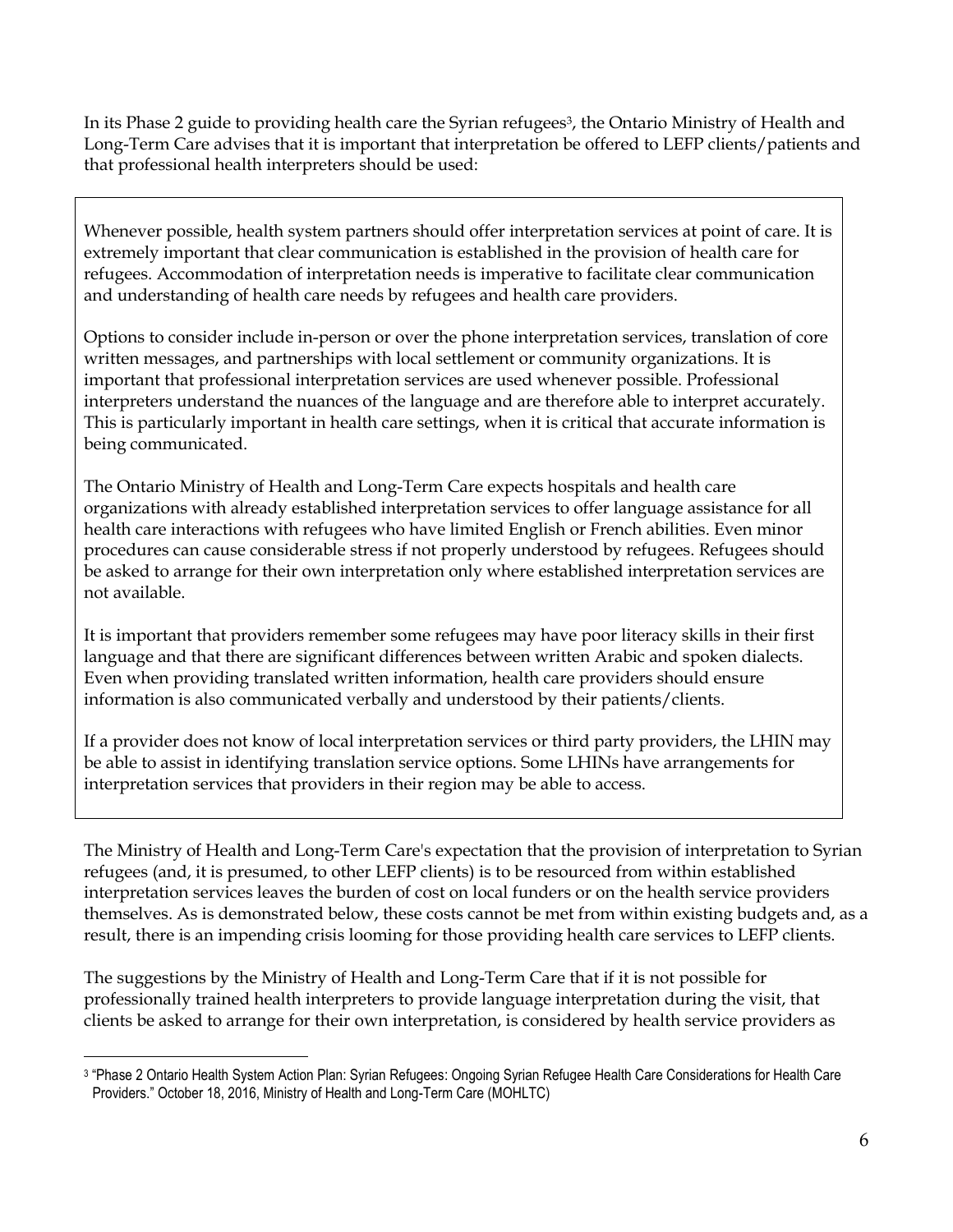contrary to the requirement by the Healthcare Consent Act that requires them to obtain valid informed consent. Valid informed consent can only be obtained if the client fully understands all that is being explained to them about their condition, their care and their treatment options. In the opinion of health service providers, this makes language interpretation by a professionally trained health interpreter in order to achieve valid informed consent, a legal requirement.

In addition, as explain in the study conducted by the London - Middlesex Local Immigration Partnership, "although the principle of universal access to care under *The Canada Health Act* stipulates that all residents must be entitled to services on uniform terms and conditions, these rights are not being equally applied to those with limited English proficiency. Without adequate provider-patient communication, appropriate access to health care is virtually impossible. This disparity contradicts the principle of universality – that all insured residents are entitled to the same level of health care – under the *Act* (Health Canada, 2001).

Therefore, the provision of language interpretation by a professionally trained health interpreter is not only a matter of the moral consideration of equitable access to health care, but has potential legal consequences under the *Canada Health Act* and the *Healthcare Consent Act.*

# <span id="page-6-0"></span>3. Current budget deficits/cost pressures in the six Ottawa CHCs, Bruyère FHT and at CHEO due to the cost of interpretation

To inform this document, the six Ottawa CHCs, Bruyère FHT and at CHEO were surveyed and asked to provide the following information:

- What is your annual budget for interpretation?
- What is your predicted expenditure on interpretation in 2016/17?
- If you have stopped using professional interpreters because you can't afford them what is the solution you are using instead?
- Have you changed your practice related to the use of interpreters at all due to the additional needs in 2016/17?
- If you are using staff to provide interpretation what has the consequence of this been?
- Stories/case studies of negative impacts of not providing interpretation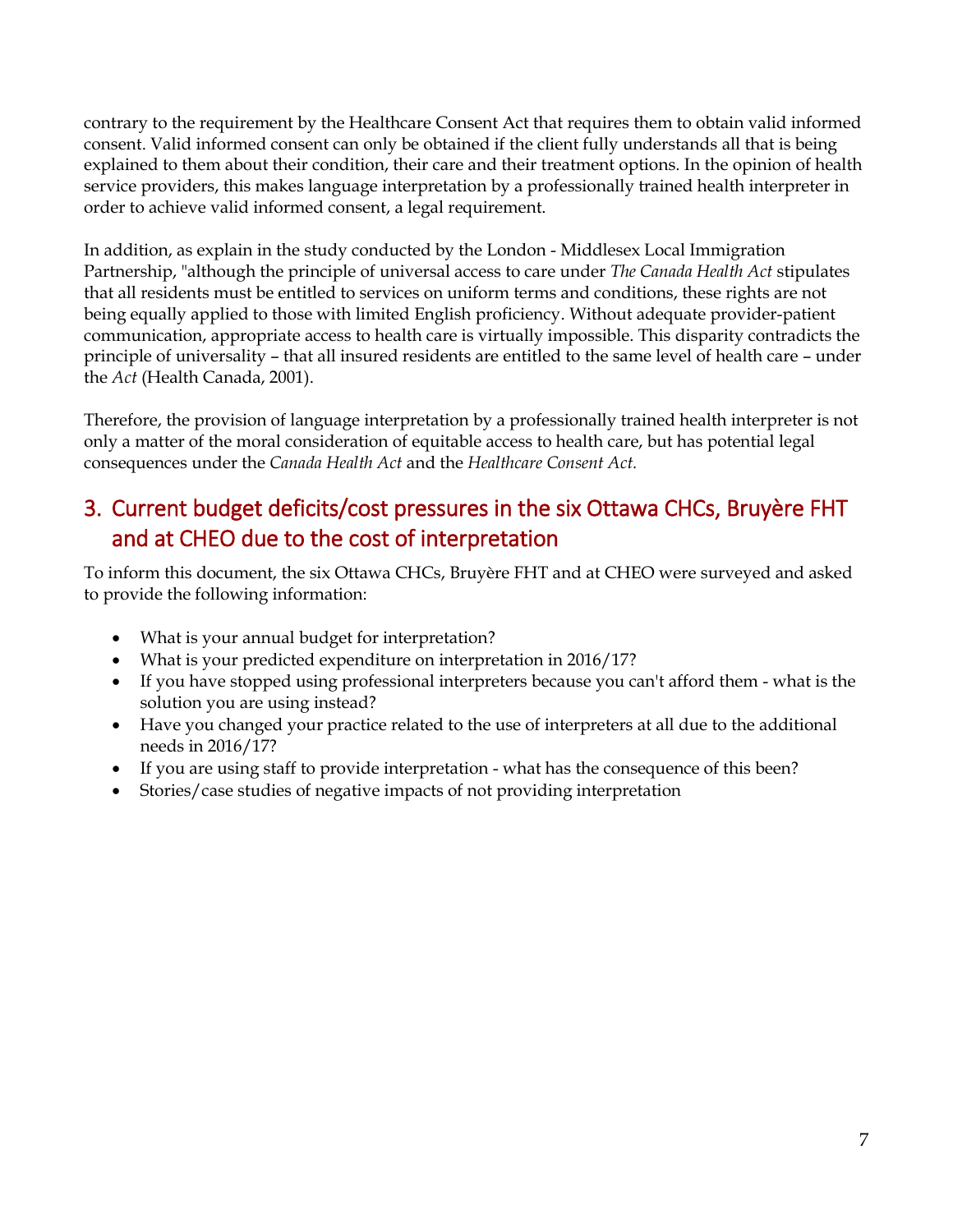#### <span id="page-7-0"></span>**3.1.The number of GARS/PSRs, LEFP clients and encounters**

#### **CHCs**

Once a client is registered in the CHC Electronic Medical Record (EMR), Nightingale on Demand, information on the use of interpreters is recorded for each encounter with the client. Data can currently be extracted from the EMR on the number of encounters where interpretation was provided and this can be analysed to produce the number of individual clients served:

| <b>CHC</b>                             | 2014              | 2015   | 2016                  | 2014 | 2015 | 2016  |
|----------------------------------------|-------------------|--------|-----------------------|------|------|-------|
|                                        | <b>Encounters</b> |        | <b>Unique Clients</b> |      |      |       |
| Carlington                             |                   |        | 112                   |      |      | 88    |
|                                        |                   |        | $(788*)$              |      |      |       |
| Centretown                             | 386               | 441    | 769                   | 200  | 270  | 426   |
| % increase                             |                   | 14%    | 74%                   |      | 35%  | 58%   |
| <b>Pinecrest Queensway</b>             | $772***$          | 876*** | 977***                | 280  | 410  | 385   |
| % increase                             |                   | 13%    | 12%                   |      | 46%  | $-6%$ |
| Sandy Hill                             | 15                | 19     | 344                   | 14   | 18   | 107   |
| % increase                             |                   | 27%    | 1711%                 |      | 29%  | 494%  |
| South East Ottawa                      | 831               | 967    | 1,948**               | 286  | 316  | 579   |
| % increase                             |                   | 16%    | 101%                  |      | 10%  | 83%   |
| <b>Somerset West (excluding Ottawa</b> |                   |        |                       |      |      |       |
| <b>Newcomer Clinic</b> )               | 904               | 1100   | 2,164                 | 351  | 517  | 978   |
| % increase                             |                   | 22%    | 97%                   |      | 47%  | 89%   |

\* Encounters for Arabic-speaking clients only

\*\* Should be 1,975 if family members were not used (i.e. 27 encounters used family members for interpretation)

\*\*\* Figures for fiscal year

Despite this ability to provide basic data on encounters where interpretation was provided, there is little else available to help inform planning and funding of the provision of interpretation and additional information on the interpretation (such as language, the type of interpreter used, etc. is entered in a voluntary text field that cannot be used for analysis).

The Henry Ford Health System (Detroit) has worked with their EMR vendor (EPIC) to produce a custom design that can capture information on the interpreter usage, patient refusal of interpretation services and an integrated interpreter booking system as illustrated in the sample screenshots below: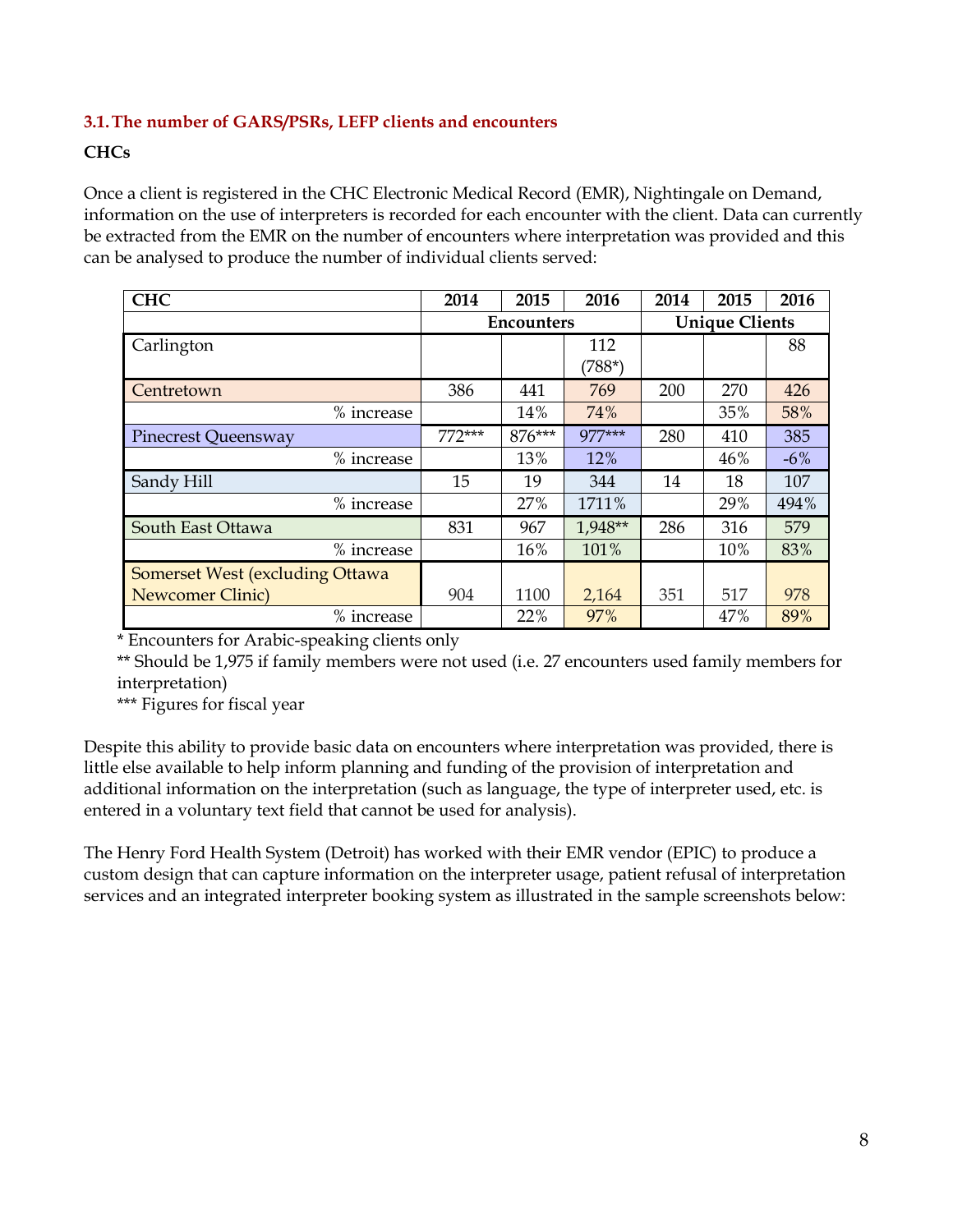Clinician documentation when using an interpreter:

| Interpreter Use                            |   |                            |                                        |           |                                      |                  |
|--------------------------------------------|---|----------------------------|----------------------------------------|-----------|--------------------------------------|------------------|
| Interpreter Use:                           |   | <b>Admission</b>           | Assessment                             |           |                                      | Condition update |
|                                            |   | Consent                    | Discharge instructions<br>Plan of care |           | <b>Education</b><br><b>Procedure</b> |                  |
|                                            |   | <b>Family meeting</b>      |                                        |           |                                      |                  |
|                                            |   | Registration               | Triage                                 |           | Surgery                              |                  |
|                                            |   | Other (comment)            |                                        |           |                                      |                  |
| Interpreter Used For:                      | ப | Patient<br>Other (comment) | Guardian                               | Caregiver |                                      | Companion        |
| Interpreter Company:                       |   |                            |                                        |           |                                      |                  |
| Operator ID<br>(Telephone):                |   |                            |                                        | Ø         |                                      |                  |
| Qualified Interpreter is<br>NOT available: |   | (Check here)               |                                        |           |                                      |                  |

© 2017 Epic Systems Corporation. Used with permission. 2017 Henry Ford Health System. Used with permission.

Patient refusal of interpreter services:

| <b>Refusal of Interpreter Services</b>                                                                                                                                                                     |                             |       |  |            |                        |  |
|------------------------------------------------------------------------------------------------------------------------------------------------------------------------------------------------------------|-----------------------------|-------|--|------------|------------------------|--|
| <b>Reason for Refusal:</b>                                                                                                                                                                                 | <b>Prefer Family/Friend</b> | Other |  |            |                        |  |
| The patient's rights have been explained to them by a Professional Medical<br>Interpreter, and they are aware that they can change their mind at any time and<br>an Interpreter will be provided for them. |                             |       |  |            |                        |  |
| Δ                                                                                                                                                                                                          |                             |       |  | <b>Yes</b> | <b>Patient Refused</b> |  |
| $\otimes$ 2017 Exis Createnes Comparation Head with mountains                                                                                                                                              |                             |       |  |            |                        |  |

© 2017 Epic Systems Corporation. Used with permission. 2017 Henry Ford Health System. Used with permission.

Ordering of in-person interpreter:

|            | In-Person: Interpreter Services                                                    |
|------------|------------------------------------------------------------------------------------|
|            | P                                                                                  |
| Priority:  | Routine<br><b>Routine</b>                                                          |
| Frequency: | Once<br>Once                                                                       |
|            | 2211<br>Starting: 1/30/2017<br>Today<br>Tomorrow<br>At:                            |
|            | First Occurrence: Today 2211                                                       |
|            | <b>Scheduled Times: Hide Schedule</b>                                              |
|            | 1/30/17 2211                                                                       |
|            | S Is This Request for an American Sign Language or a Foreign Language Interpreter? |
|            | American Sign Language   Foreign Language Interpreter                              |
|            | © 2017 Epic Systems Corporation. Used with permission.                             |
|            | 2017 Henry Ford Health System. Used with permission.                               |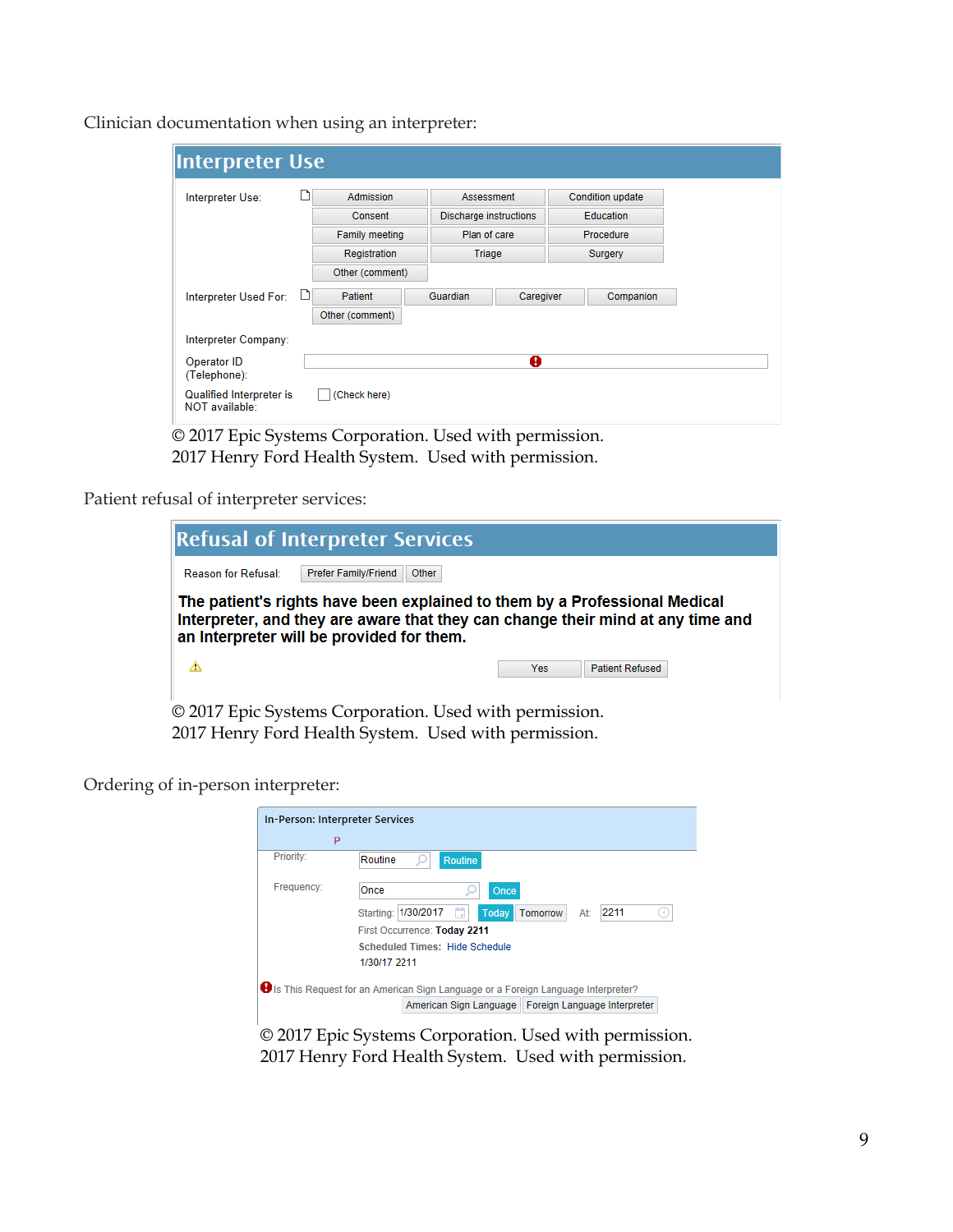Henry Ford Health System is now in the process of optimization of the new design (improving documentation, standardizing workflows when they find variation). Their end-goal is to create reports and a dashboard that will give them meaningful information for improvement.

CHEO uses the EPIC EMR which would provide an opportunity to explore the use of this innovation in the Champlain region. In addition, the change of ownership of the Nightingale on Demand EMR used by all CHCs in Ontario to Telus provides an opportunity for CHCs to work together to request changes to their EMR, to allow for the capture of this information.

To the end of October 2016, CHEO had seen 160 Syrian children and youth who arrived as refugees at the end of 2015/early 2016. Between October 2016 and January 2017, an additional 35 Syrian patients had been seen. Due to the underlying poor health and existence of chronic health issues of many of the children, the Syrian children are significantly over-represented in CHEO's emergency (42% higher), outpatient clinics (125% higher), inpatient stays (3 ½ more likely), and mortality rate (49 times more likely). In addition to requiring interpretation, the literacy of these families in Arabic is also very limited, making reliance on their retention of medical information (instructions and appointments) more challenging. To assist the families in understanding how to access medical services for their children, many of whom have complex medical, social and coordination of care needs, CHEO created a dedicated navigator position that continues to be required.

Ottawa Children's Treatment Centre (OCTC), which has merged with CHEO, typically has 12 referrals per year for refugee children with developmental or physical disabilities. They received 24 referrals for Syrian refugees in 2016, which has taxed their ability to meet needs and provide interpretation supports, if no additional resources are received.

Data from Bruyère FHT on the total number of LEFP clients/patients they have on their roster is not available at the time of writing this report. However, they have taken approximately 250 Syrians from the recent influx and are experiencing similar budget pressures as other healthcare providers due to the cost of interpretation.

|                                               | <b>Calendar Year</b>                 |          |            |  |  |
|-----------------------------------------------|--------------------------------------|----------|------------|--|--|
|                                               | 2014                                 | 2015     | 2016       |  |  |
| <b>CHC</b>                                    | <b>Potential Cost of Encounters</b>  |          |            |  |  |
|                                               | (if using professional interpreters) |          |            |  |  |
| Carlington                                    |                                      |          |            |  |  |
| (No budget for interpretation-use non-insured |                                      |          | 112        |  |  |
| funds)                                        |                                      |          | 788*       |  |  |
| 100% in person $(\frac{92}{v}\times$ isit)    |                                      |          | \$10,304   |  |  |
|                                               |                                      |          | \$72,496** |  |  |
| 50% in-person & 50% phone (@\$1.65/min for 30 |                                      |          | \$6,244    |  |  |
| min. visit)                                   |                                      |          | \$43,931** |  |  |
| Centretown                                    | 386                                  | 441      | 769        |  |  |
| 100% in person $(\frac{92}{\text{visit}})$    | \$35,512                             | \$40,572 | \$70,748   |  |  |
| 50% in-person & 50% phone (@\$1.65/min for 30 | \$21,520                             | \$24,586 | \$42,872   |  |  |
| min. visit)                                   |                                      |          |            |  |  |

#### <span id="page-9-0"></span>**3.2.Potential cost for these encounters:**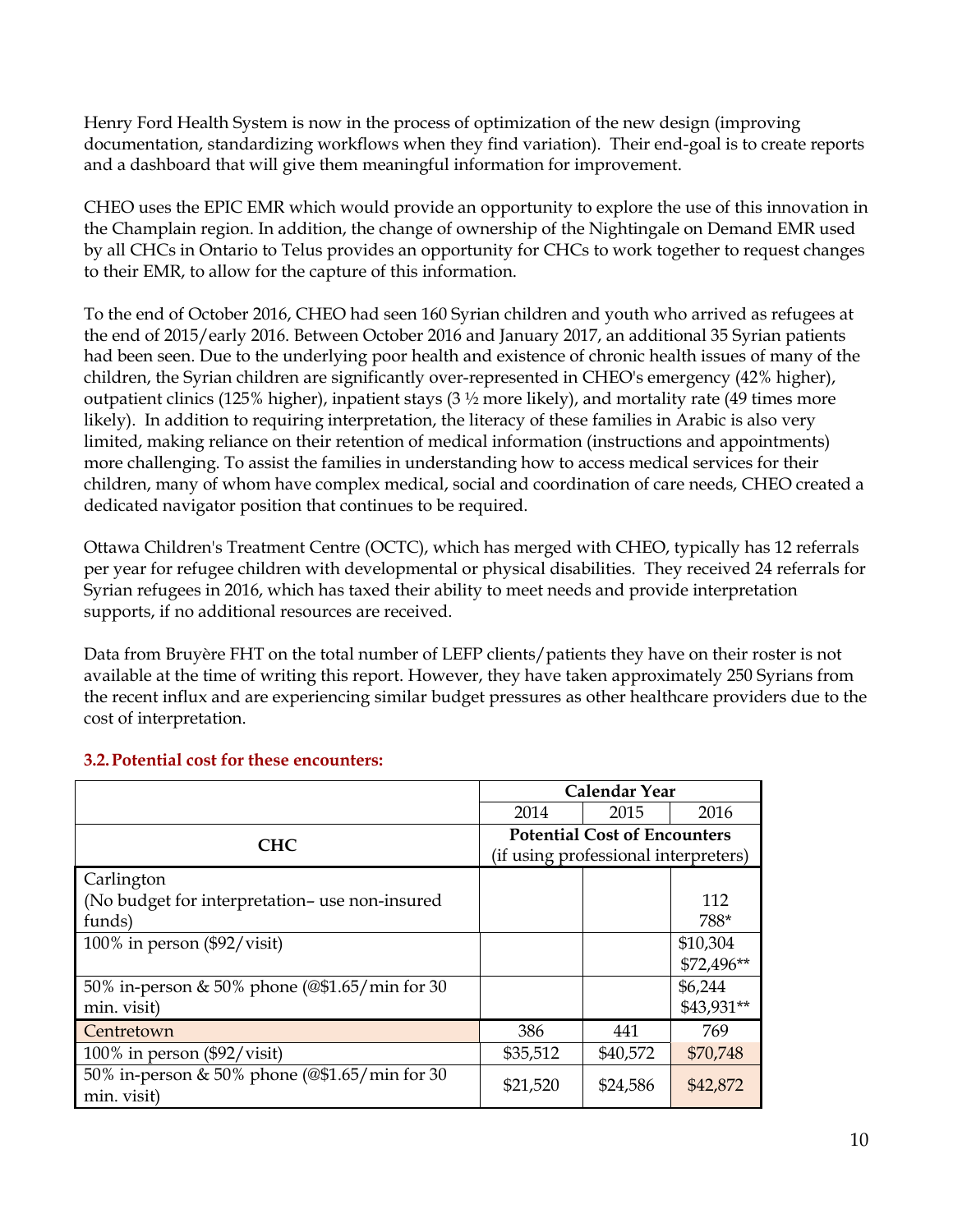| <b>Pinecrest Queensway</b>                                   | $772***$ | $876***$  | $977***$  |
|--------------------------------------------------------------|----------|-----------|-----------|
| 100% in person $(\frac{92}{\text{visit}})$                   | \$71,024 | \$80,592  | \$89,884  |
| 50% in-person & 50% phone (@\$1.65/min for 30<br>min. visit) | \$43,039 | \$48,837  | \$54,468  |
| Sandy Hill                                                   | 15       | 19        | 344       |
| $100\%$ in person (\$92/visit)                               | \$1,380  | \$1,748   | \$31,648  |
| 50% in-person & 50% phone (@\$1.65/min for 30<br>min. visit) | \$836    | \$1,059   | \$19,178  |
| South East Ottawa                                            | 831      | 967       | 1,948     |
| $100\%$ in person (\$92/visit)                               | \$76,452 | \$88,964  | \$179,216 |
| 50% in-person & 50% phone (@\$1.65/min for 30<br>min. visit) | \$46,328 | \$53,910  | \$108,601 |
| Somerset West (excluding ONC)                                | 904      | 1100      | 2,164     |
| 100% in person $(\frac{92}{v}\times i\sin\theta)$            | \$83,168 | \$101,200 | \$199,088 |
| 50% in-person & 50% phone (@\$1.65/min for 30<br>min. visit) | \$50,398 | \$61,325  | \$120,643 |

\* Encounters for Arabic-speaking clients only

\*\*Carlington currently able to use Arabic speaking staff to offset costs for some of their LEFP clients \*\*\* Figures for fiscal year

The projection shows two scenarios; one with 100% of the interpretation being provided in person and the other with 50% of the interpretation in person and 50% over the phone. In practice, most CHCs are still close to scenario one: 100% of interpretation provided in person. The CHCs listed above have annual budgets for interpretation (set internally) that range from \$9,000 per year to just over \$20,000 (these are indicative figures only as they may be for primary care only in some cases and do not include the figures assigned to providing services to uninsured clients). It can be seen, therefore, that the projected cost of providing interpretation for the recorded encounters at the Ottawa CHCs in 2016, even under scenario two, vastly exceeds their total annual interpretation budget.

Although Carlington CHC is in a slightly different position than the other CHCs, due to having Arabicspeaking staff, they are concerned that they will not always be able to avoid the costs of interpretation for their clients, if their staffing complement changes: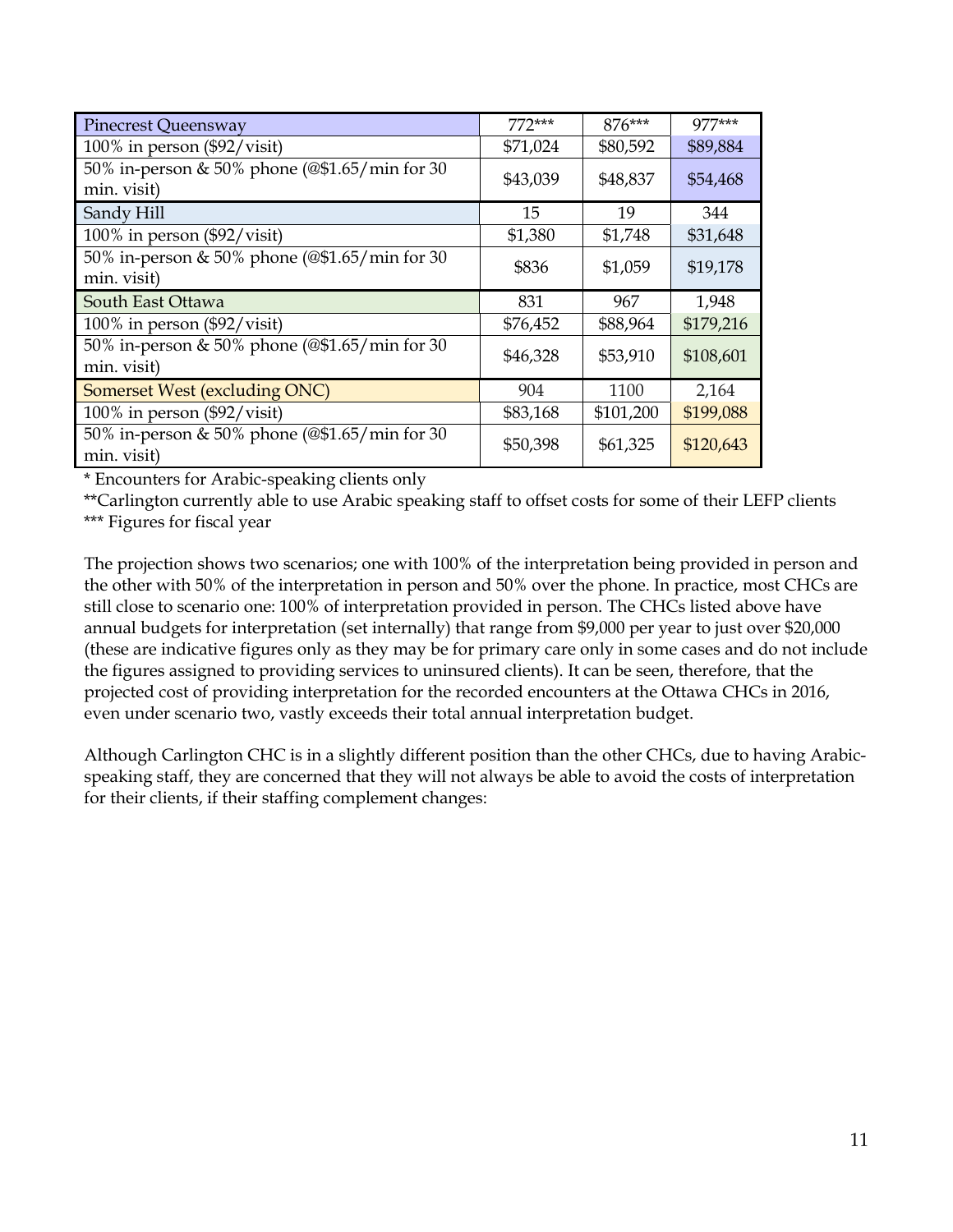*Carlington is in a unique situation, different from other CHC experiences with respect to interpretation costs. While we do invest in interpretation, it does not have the same financial impact that is being felt and reported by my colleagues. There are a couple of reasons for our position:* 

*Carlington's geographical location has meant that we have not experienced the same influx of governmentassisted refugees that have been experienced by other centres. Carlington has a number of social housing units; however, there is not the stock of affordable housing units at market rent rates that would make them accessible to government-assisted refugee families. That being said, we have accepted a significant number of privatelysponsored refugees.*

*A second consideration is that we have three staff members (2 nurse practitioners and a recently-hired medical receptionist) who are fluent in Arabic. As such, we have been able to assign clients strategically so that interpretation costs are mitigated by having practitioners who are able to provide services in Arabic. This is a fact in the present and we cannot count on having this capacity in the future; so we need to consider what our needs would be should we lose our Arabic capacity in the clinic – as you know, we cannot hire solely based on language and hope to find a fit.*

*I have done an exercise to attempt to calculate and cost out Carlington's interpretation needs without considering our Arabic-speaking staff. Our records show the following:*

*In 2016, our NPs had 788 encounters with Arabic-speaking clients*

*Cultural Interpretation Services for Our Communities (CISOC) charges a flat rate of \$92 per visit, so 788 X \$92 = \$72,496 is the potential cost of providing care with CISOC's interpretation services.*

*Remote Interpretation Ontario charges a rate of \$1.65 per minute, so assuming an average of 30 minutes per visit, we arrive at (788 X 30) X \$1.65 = \$39,006.*

*In both of these scenarios, the costs far exceed our capacity to pay; therefore, without Arabic-speaking practitioners in-house, we would likely be unable to offer services in the clients' preferred language. We currently budget a very small amount for interpretation; and in the current fiscal year we have doubled even that small budget.*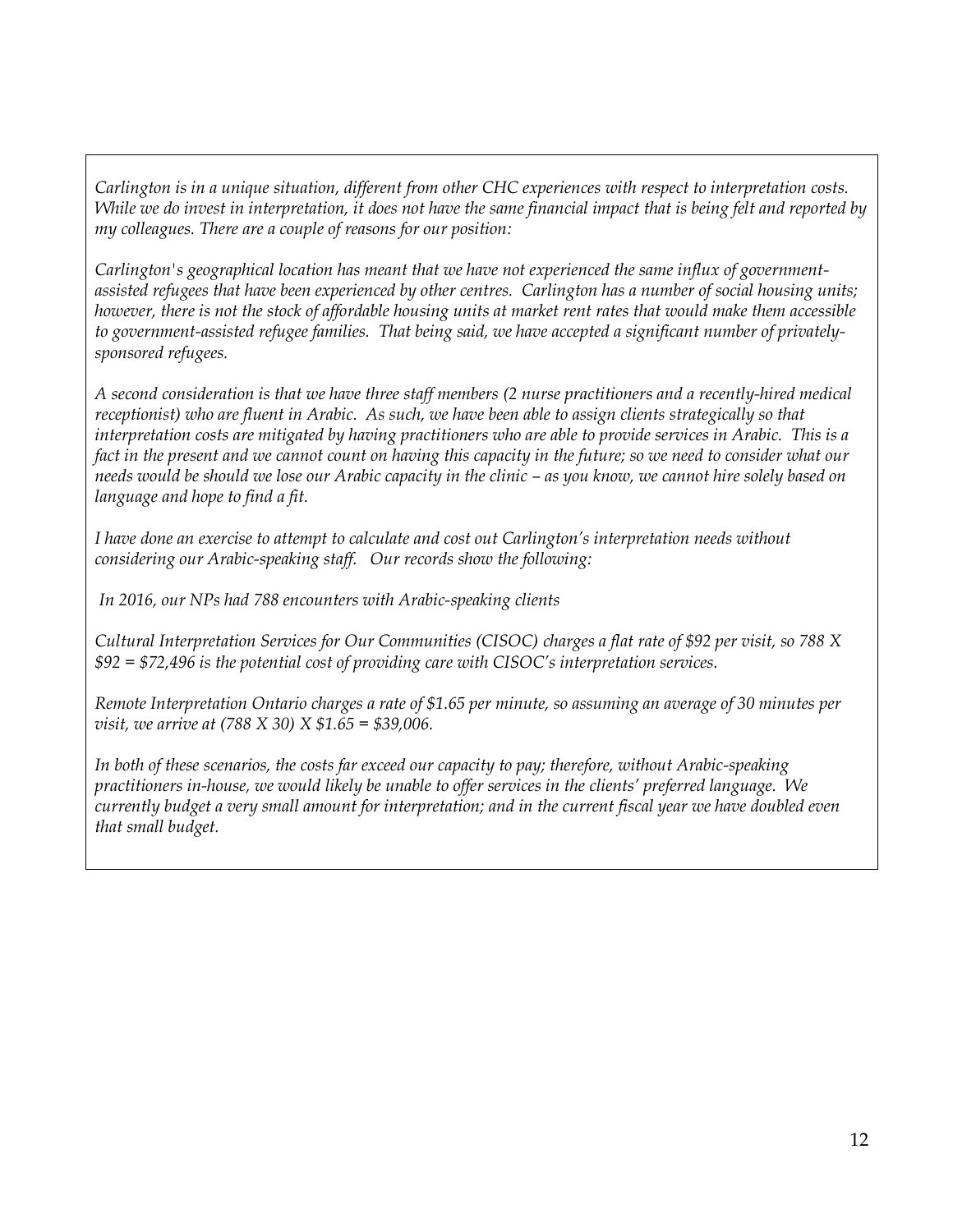Information received from CHEO indicates that they will be overspent by \$100,000 for interpretation in 2016/17 and that the cost of interpretation for the Syrians alone is \$8,000 per month, despite the fact that they have implemented a number of strategies to try to keep costs down:

*CHEO has a roster of trained medical interpreters we use as a cost-effective way to provide interpretation service. When used, it results in less than half the cost of the use of the CISOC. To keep up with demand for interpretation, we have on-boarded additional interpreters and had to use CISOC when our interpreters are fully booked. We have hired an Arabic speaking patient navigator in order to do quick problem-solving with the families in their own language instead of using an interpreter. We've had to use CISOC, which is more expensive, as we recruit more medically trained interpreters. We have used the navigator on staff, however, she cannot do the medical interpretation in order to fulfil our legal requirement.*

Email, December 21, 2016. Christine Kouri, Manager for Patient Experience & Acting Chief Privacy Officer, CHEO

This does not include the cost of the Syrian patient navigator who provides non-medical interpretation.

#### <span id="page-12-0"></span>**3.3.Impacts of underfunding**

Health service providers were asked to detail the impact of cost overruns for interpretation.

CHCs have mediated the cost impacts of the interpretation cost overruns in a number of ways including: changing their practice of providing interpretation; reducing spending on other budget lines (sometimes impacting the ability to deliver other programs and services); applying to the LHIN for one-time funding through the October Health System Improvement Proposal process; and posting a deficit. Changes in the provision of interpretation due to costs of professional interpreters, have included the use of staff, using untrained interpreters or resorting to using family members: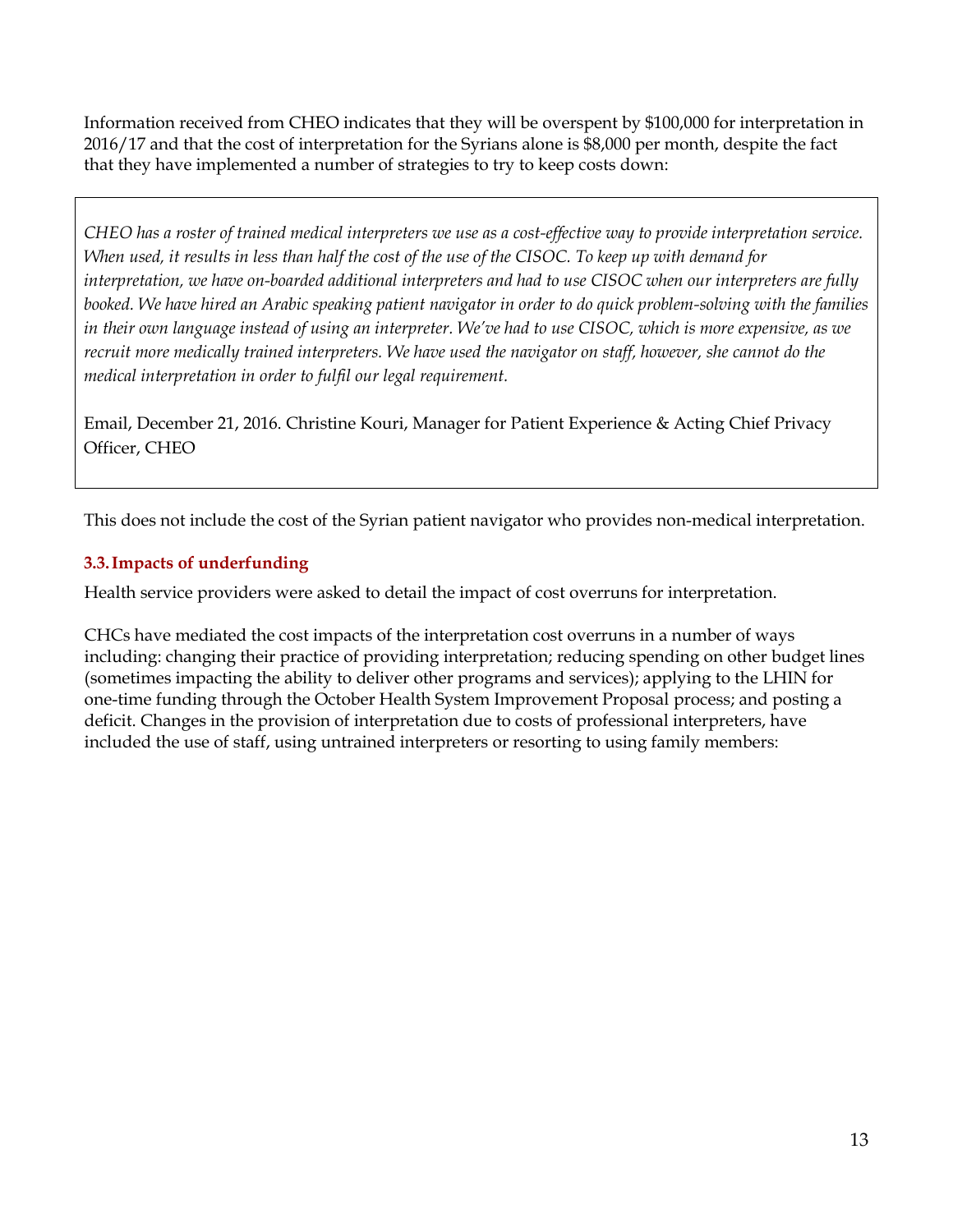*We have occasionally used medical reception staff for some appointment booking interpretation, but not for medical interpretation. We have had missed appointments due to this, which has led to wasted RN and MD resources that were blocked off to dedicate to large families, with all members coming in at once.* Centretown CHC

*We can't afford to keep using CISOC (our contract) so we have hired a couple of casual clerks to do interpretation in-house, which is cheaper (but still costs). We have established an Arabic phone line and all patients can call that number if they wish to make an appointment or ask a question. The Arabic speaking clerk monitors it every 48 hours, so it is not for urgent matters.* Bruyère FHT

*Ottawa Language Access is helping for specialist appointments now, but the extra admin time needed to book through their system puts pressure on a different budget line (medical reception salaries and relief). Our first option is to book specialists through a hospital, because they will book their own interpreter, however, this can lead to a delay in seeing specialists when the hospital specialist is a longer wait than a community specialist.* Pinecrest Queensway HC

*In our group orientation, we are very clear and repeat that we have an on-call service, when we are closed. Yet they still are showing up at emergency departments and then coming to us with bills from hospital that require interpretation to explain. We are experiencing huge challenges with immunizations. Nurses are put on hold at Ottawa Public Health (OPH) for 10 minutes or more at a time, time in which we are paying for interpretation, often the person at OPH says they have to get back to us, which requires rescheduling both clients and interpretation services. It's costing us thousands of dollars in interpretation just to bring immunizations up to date. I think this creates an access gap and clients are retuning unnecessarily we need OPH to designate a point person to help us create an efficiency.* South East Ottawa CHC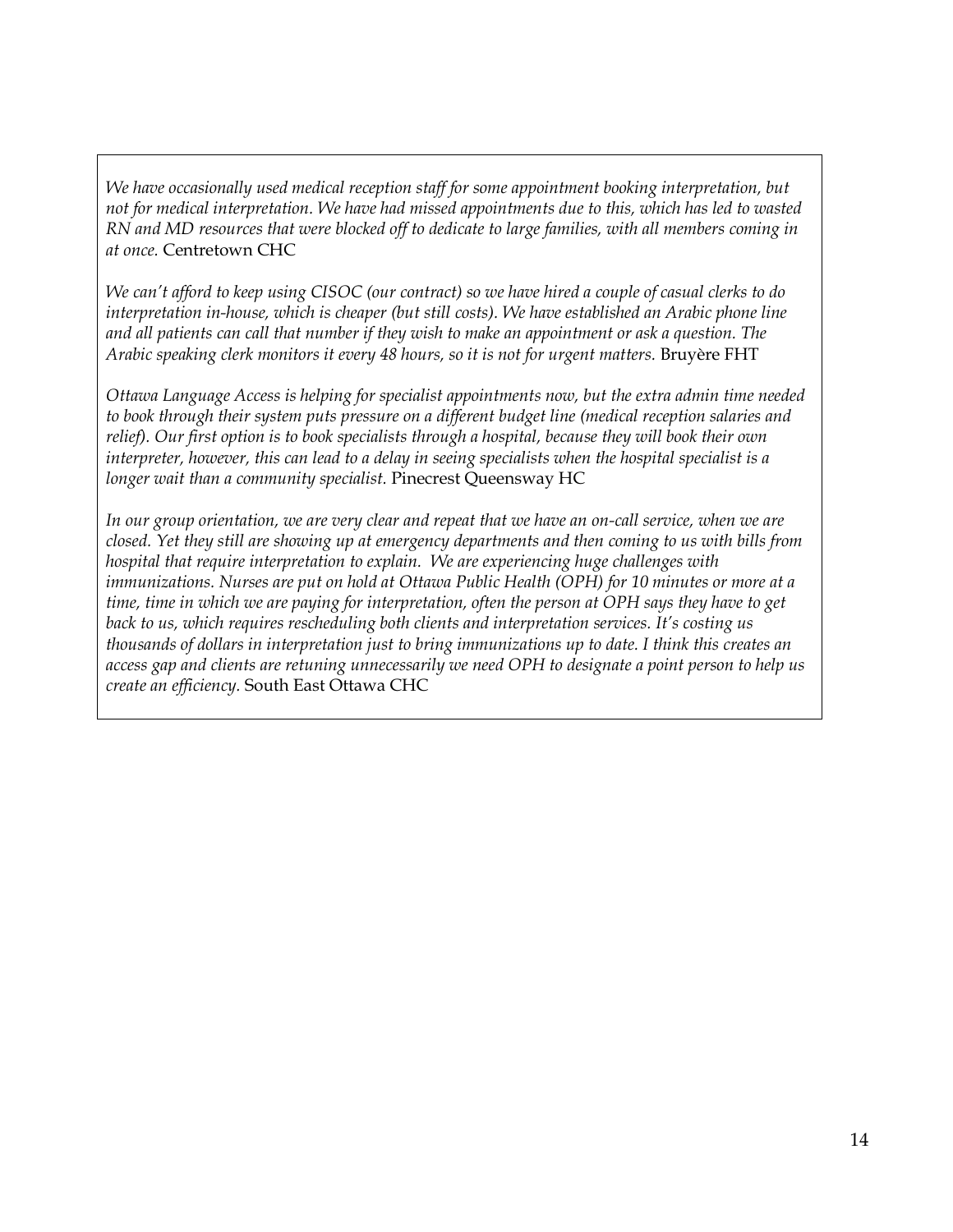The strain on interpretation budgets is having a direct impact on clients and on other parts of the health care system, as the following examples demonstrate:

*We had an uncle interpreting and the child was receiving incorrect dosage of a medication. This prolonged the child's suffering from a condition and surgery would have been performed assuming the medication was not effective had we not insisted on a medical interpreter providing service. We are also receiving visits to the Emergency Department as families are advising they are not receiving interpretation in the community. They are very aware and share with each other that CHEO will provide interpreters, therefore they are opting to use our ED instead of the more appropriate (less costly) community options (e.g. walk-in clinics).* 

*Families are presenting to the Emergency Department for medical attention, most which are not emergency. The reason for this is that families are aware that CHEO provides interpretation services; and many clinics do not.*

*CHEO*

- *Hospitals provide interpretation, but often booking coordinators are not aware of this. There have been multiple situations where because no interpreter is booked, the client has to wait another few months for specialist appointments.*
- *Rapport with and trust in provider is lost due to language barrier. For example we had a client who spoke minimal French and had a French speaking provider, however, that wasn't enough when it came to complex health care needs and treatment plan and required some advocacy on part of the provider. Once paired with an interpreter who spoke the client's native language, the client was able to speak freely and then was better able to understand the plan and the reasons behind the change from the previous plan. Plus, the provider was better able to assist with the advocacy efforts.*
- *Availability of interpretation at the front desk/reception is crucial for client retention. Once clients leave the Ottawa Newcomer Clinic, this is the biggest concern we see. Clients stop going to their new primary care provider in the community, due to not being able to speak to the front reception.*
- *We had a family drop in from the Catholic Centre for Immigrants on the second floor and they didn't want to use phone interpretation. The son insisted on interpreting for his parents, clearly the son didn't have the vocabulary and a lot of pieces were missing. Fortunately, it was a small thing (prescription renewal) but provider couldn't dig deeper if they wanted to.*

Information from the Multicultural Health Navigators, Ottawa Newcomer Health Centre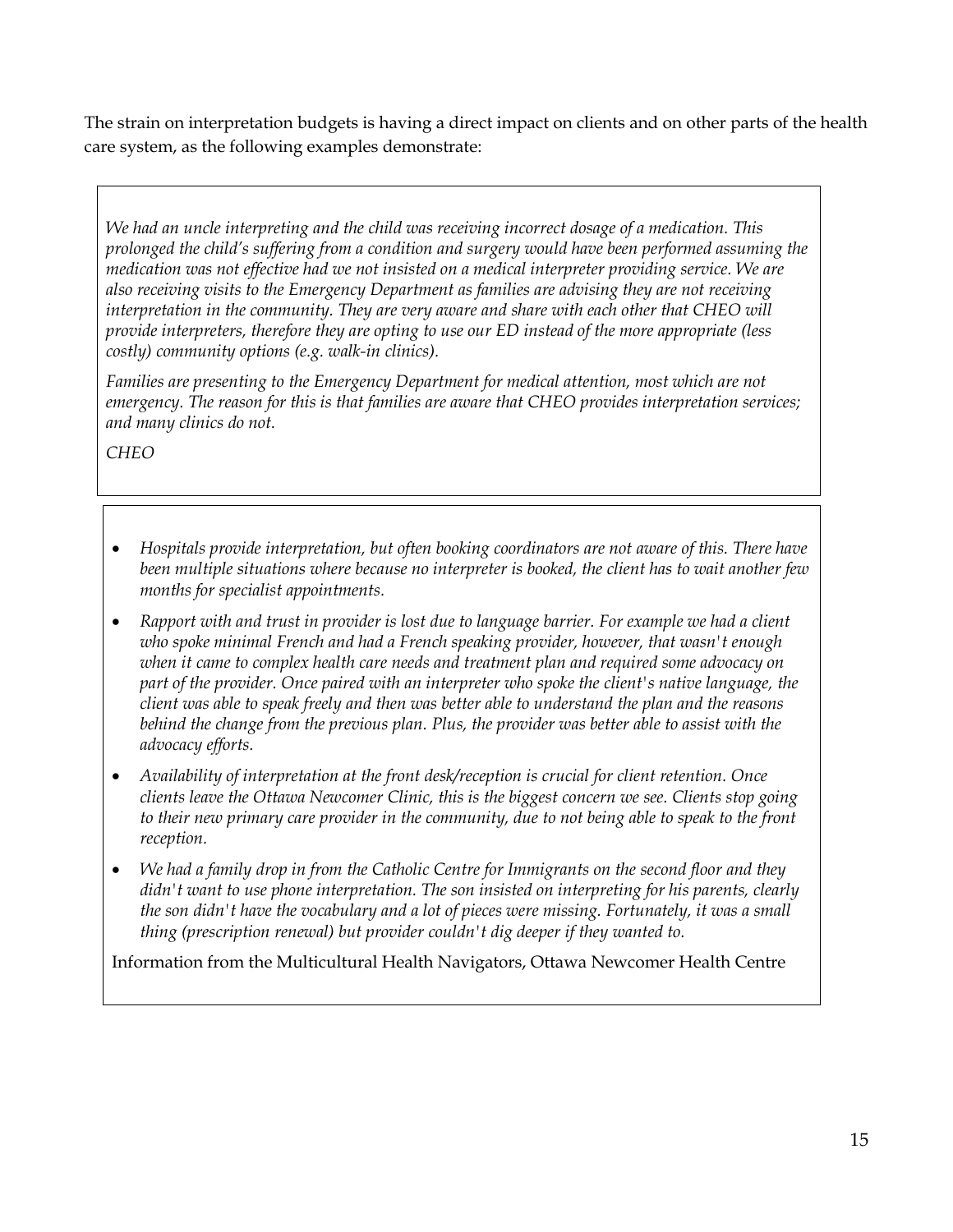# <span id="page-15-0"></span>4. Future funding requirements

This section of the document aims to provide an overview of the potential cost of providing professional health interpretation to all of the residents of the Champlain region who do not speak English or French for a selected number of hospital health services.

Appendix A contains the estimate of the cost of providing interpretation for the LEFP residents of the Champlain region.

#### **Summary**

- The projected cost of providing professional interpretation for avoidable inpatient admissions is \$33,409 per year.
- The projected cost of providing professional interpretation for low triage Emergency Department visits is \$146,471 per year.
- The projected cost of providing professional interpretation for specialist visits is \$2,505,0094 per year.

The results were based on a number of assumptions and data sources:

- The 2011 Census information for Ottawa-Gatineau of 13,450 LEFP people is a reasonable estimate for the Champlain region as the population sizes for both areas are similar (Ottawa-Gatineau: 1,236,3245, Champlain: 1,300,0006).
- Utilisation data for newcomers at CHCs (from Institute for Clinical Evaluative Sciences report "Examining Community Health Centres According to Geography and Priority Populations Served, 2011/12 to 2012/13: An ICES Chartbook<sup>7</sup> is used to estimate the utilisation of health services for the Champlain region LEFP population as a whole.
- Ontario-level data for inpatient hospitalisation is used for the Champlain region, including the average length of stay (LOS) of 5.7 days.
- Assumption that in-person interpretation is provided, on average, six times during an inpatient stay; once on admission, once on discharge and four times during the stay. Note: in a study published in 2012<sup>8</sup> it was found that hospitalised LEFP patients who did not have an interpreter present on both admission and discharge days were in the hospital about 1.5 days longer than patients who had interpreters on both days. For the Champlain LHIN this would represent an additional \$8,371,730 (based on # of stays =  $946.6 \times 1.5$  days @ \$5,896<sup>9</sup> per day) to the cost of inpatient stays.

 $\overline{a}$ <sup>4</sup> Note: this is a combined figure for specialist visits both in a hospital setting and in the community

<sup>5</sup> <https://www12.statcan.gc.ca/census-recensement/2011/as-sa/fogs-spg/Facts-cma-eng.cfm?LANG=Eng&GK=CMA&GC=505>

<sup>6</sup> <http://www.champlainlhin.on.ca/AboutUs/Intro.aspx>

<sup>7</sup> [http://www.ices.on.ca/~/media/Files/Atlases-Reports/2015/Examining-Community-Health-Centres/Glazier-et-al-2015-CHC-Chartbook](http://www.ices.on.ca/~/media/Files/Atlases-Reports/2015/Examining-Community-Health-Centres/Glazier-et-al-2015-CHC-Chartbook-v2015-11-02-final2_ktl2_AY.ashx)[v2015-11-02-final2\\_ktl2\\_AY.ashx](http://www.ices.on.ca/~/media/Files/Atlases-Reports/2015/Examining-Community-Health-Centres/Glazier-et-al-2015-CHC-Chartbook-v2015-11-02-final2_ktl2_AY.ashx)

<sup>8</sup> Lindholm, M., Hargraves, J. L., Ferguson, W., & Reed, G. (2012). Professional language interpretation and inpatient length of stay and readmission rates. *Journal of General Internal Medicine*, 27 (10), 1294-1299.

<sup>9</sup> <https://yourhealthsystem.cihi.ca/hsp/indepth?lang=en#/indicator/015/3/C5011/>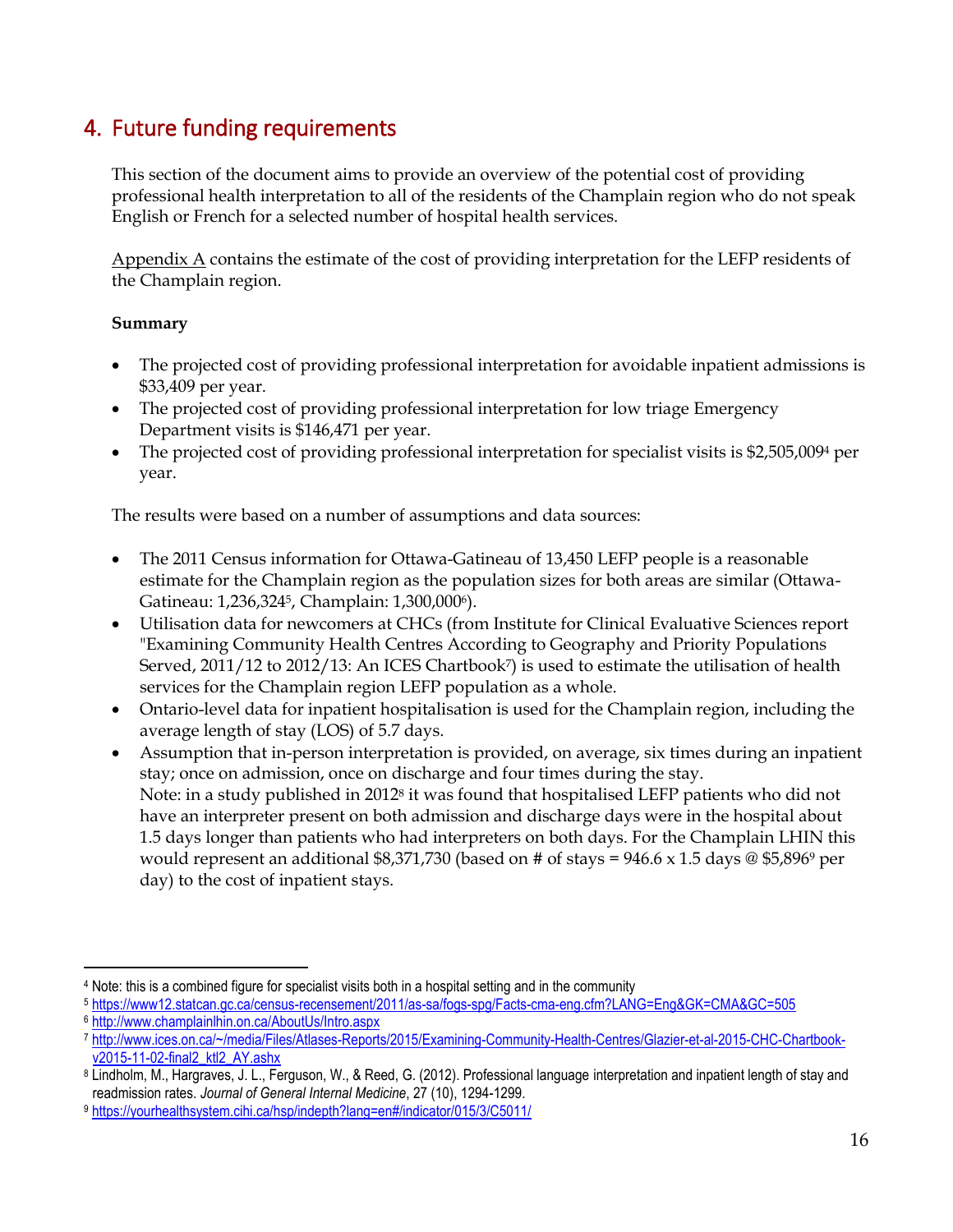- Assumption that 30% of LEFP people are receiving ongoing primary care from a CHC (based on information for Ottawa Newcomer Health Centre who are responsible for matching government sponsored refugees to ongoing primary care).
- Assumption that 100% of primary care visits would use in-person interpretation (note inserted in Appendix B to advise that the figure for this cost would be reduced to 75% of the estimate if phone interpretation was used for 50% of the visits).
- Assumption that professional health interpretation costs a minimum of \$90 per visit (standard rate from Ottawa-based agencies and other agencies providing service to the Ottawa region is \$45/hour with a two-hour minimum).

**Figures, assumptions and calculations checked and validated by Jennifer Rayner, PhD** *Research and Evaluation Lead* at Association of Ontario Health Centres*,* Adjunct *Research Professor*, Department of Health Sciences, Western University *Post-Doctoral Fellow*, Daphne School of Nursing, Ryerson University.

# <span id="page-16-0"></span>5. Conclusions

- There is strong international evidence of the negative impacts of language barriers, not just on clients, but also on providers and health care institutions in terms health care accessibility, quality, efficiency and cost.
- Research findings indicate that lack of professional interpretation services within health care undermines the accessibility and quality of health care, as well as undercutting efficiency and increasing overall institutional costs.
- People requiring interpretation may opt to go to the hospital for non-urgent problems because interpretation is more likely to be available there than in community clinics, thereby elevating the number of Emergency Department visits and unnecessarily driving hospital costs up
- Findings from existing literature highlight that the numerous benefits that clients, providers and health care institutions receive from professional interpretation services outweigh the costs of implementing such services.
- Inadequate funding for professional health interpretation acts as a barrier to CHCs and other health service providers supporting one of the Champlain LHIN's three strategic directions; *Ensure health services are timely and equitable.*
- Specifically, one of the key priorities for the LHIN under this strategic direction; *Provide for culturally and linguistically appropriate care*, cannot be achieved without the ability to provide professional health interpretation for all LEFP clients
- The provision of professional health interpretation for all LEFP clients is essential for the achievement of the Champlain LHIN's vision that:"*Our integrated health system must be patientcentred. It must fulfill the needs of patients, clients and families. It should empower them to manage their own health, and respect their choices. Importantly, patients must be engaged in their own care and in broader health system planning."*
- Health service providers who are unable to provide professional health interpretation for all LEFP clients run the risk of breaching both the *Canada Health Act* and the *Healthcare Consent Act.*
- All CHCs and other health service providers in Ottawa (and possibly across the Champlain region) are experiencing a dramatic increase in the number of clients requiring interpretation.
- All CHCs and other health service providers are experiencing significant cost pressures due to the increase in the number of clients requiring interpretation.